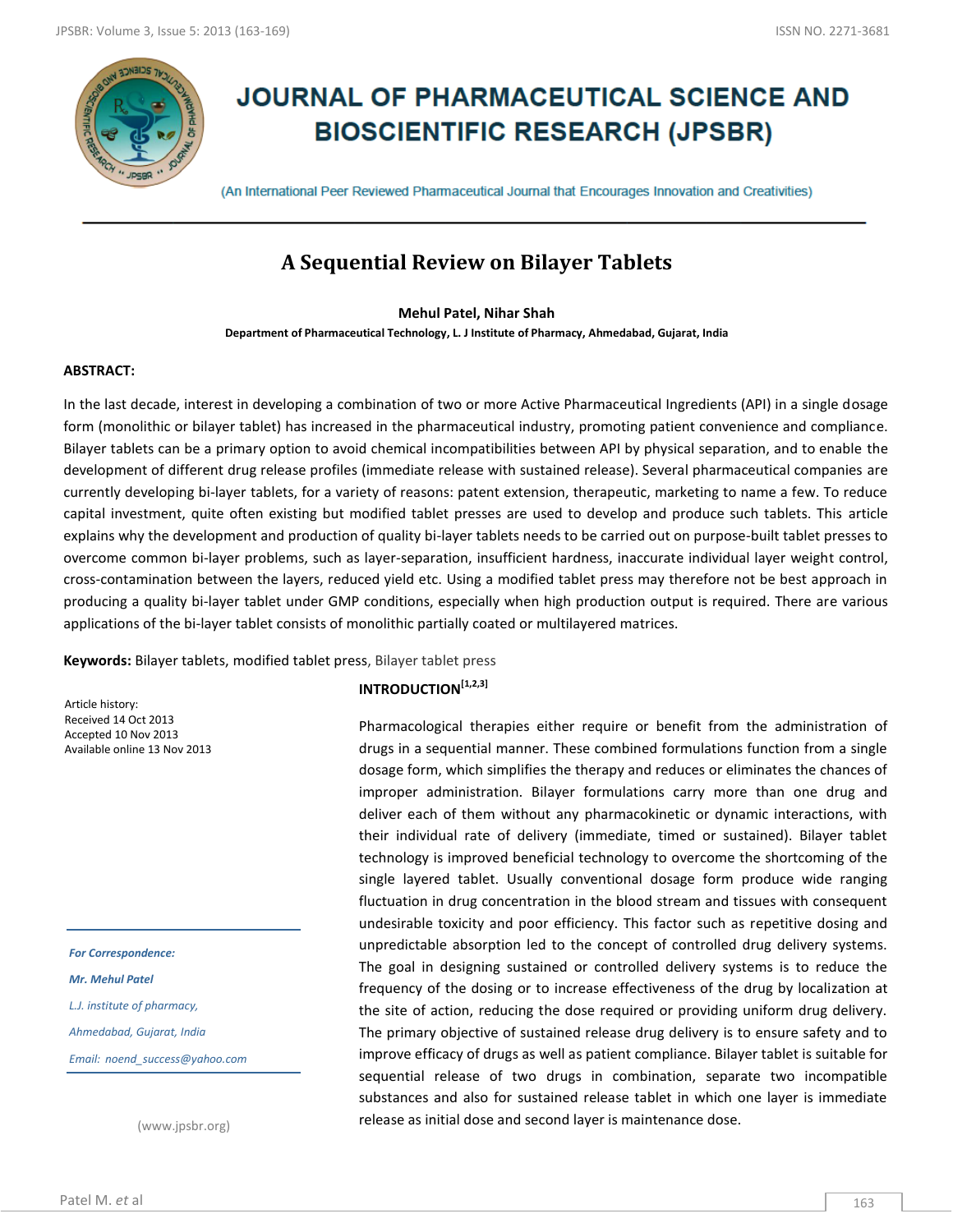

**Figure 1 Bilayer Tablet**

## **Multi-layer tablet dosage forms are designed for variety of reasons**

1) To control the delivery rate of either single or two different active pharmaceutical ingredient(s).

2) To separate incompatible Active pharmaceutical ingredient (APIs) from each other, to control the release of API from one layer by utilizing the functional property of the other layer (such as, osmotic property).

3) To modify the total surface area available for API layer either by sandwiching with one or two inactive layers in order to achieve swell able/erodible barriers for modified release.

4) To administer fixed dose combinations of different APIs , prolong the drug product life cycle, fabricate novel drug delivery systems such as chewing device, buccal / mucoadhesive delivery systems, and floating tablets for gastro-retentive drug delivery.

## **ADVANTAGES OF BILAYERED TABLETS[4,5,6]**

These type of incompatibilities are commonly used to avoid chemical incompatibilities of formulation components by physical separation.

- $\triangleright$  Cost is lesser as compared to other dosage forms
- $\triangleright$  Greater chemical and microbiological stability
- $\triangleright$  Objectionable odor and bitter taste can be masked by coating technique
- $\blacktriangleright$  Flexible concept
- $\triangleright$  Easy to swallow with least tendency for hang up
- $\triangleright$  Suitable for large scale production
- $\triangleright$  They are unit dosage form and often the greatest dose precision and least contact variability.

## **DISADVANTAGES OF BILAYERED TABLETS[6,7,8]**

- $\triangleright$  Some drugs resist compression into dense compacts owing to amorphous nature
- $\triangleright$  Bitter testing drugs, drugs with an objectionable odor or drugs that are sensitive to oxygen may require encapsulation or coating
- $\triangleright$  Difficult to swallow in case of children and
- unconscious patients
- Drugs with poor solubility , slow dissolution properties optimum absorption high in GIT may be difficult to formulate that will still provide adequate or full drug bioavailability.

### **GENERAL PROPERTIES OF BILAYER TABLET DOSAGE FORM:[4,5,6]**

- $\triangleright$  It should have sufficient strength to with stand mechanical shock during its production, packaging, shipping and dispensing.
- $\triangleright$  It should have graceful product identity free of defects like chips, cracks, discoloration and contamination.
- $\triangleright$  Must have a chemical stability shelf life, so as notto fallow alteration of the medicinal agents.
- $\triangleright$  The bilayer tablet must release drug in a expectable and reproducible manner.
- $\triangleright$  It should have physical and chemical stability.

## **VARIOUS TECHNIQUES FOR BILAYER TABLET[9,10,11,12,13,14]**

#### **a) OROS® push pull technology**

This system consist of mainly two or three layer among which the one or more layer are essential of the drug and other layer are consist of push layer. The drug layer mainly consists of drug along with two or more different agents. So this drug layer comprises of drug which is in poorly soluble form. There is further addition of suspending agent and osmotic agent. A semi permeable membrane surrounds the tablet core



**Figure No.2** Push Pull Technology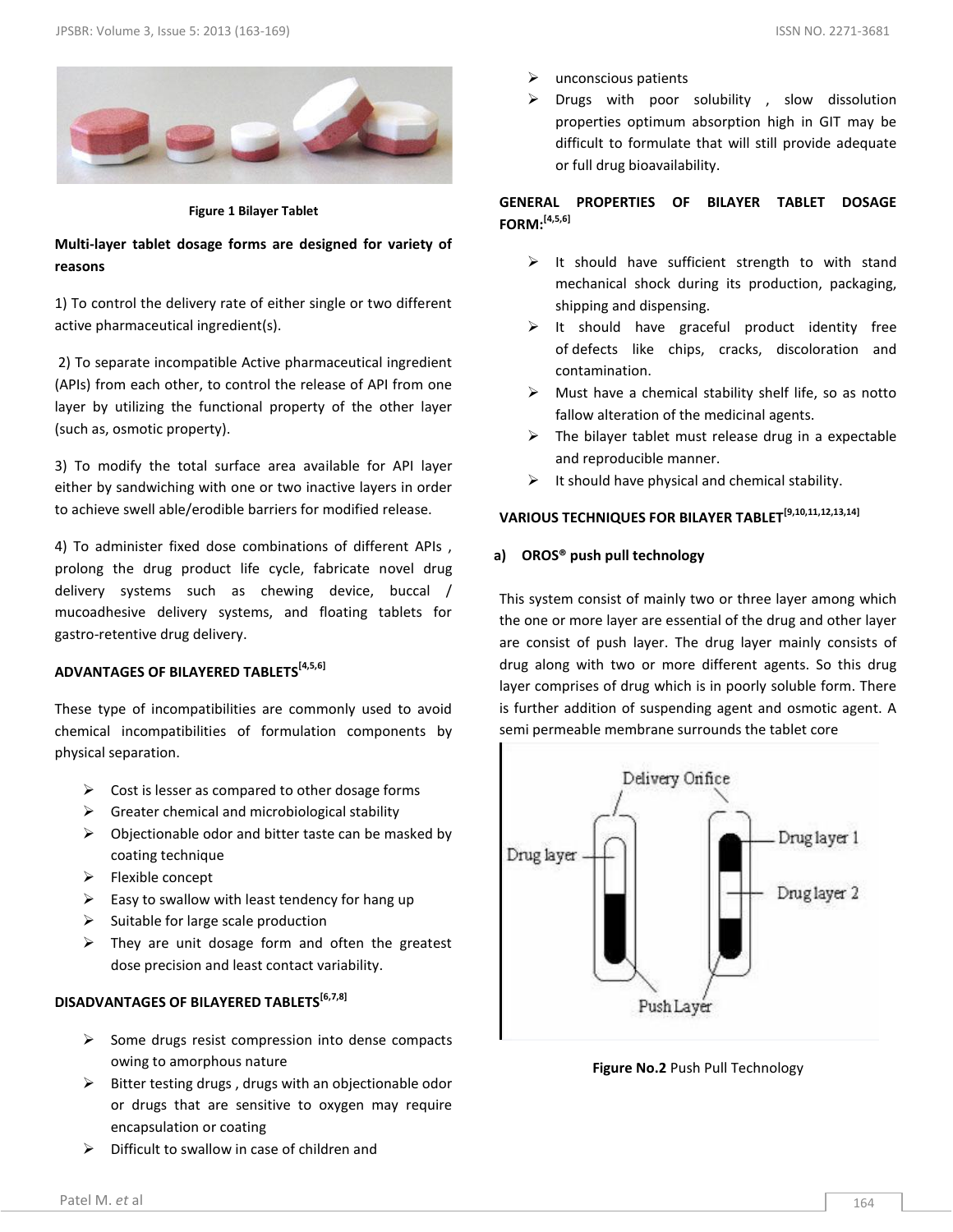#### **b) L-OROS technology**

This system used for the solubility issue Alza developed the L-OROS system where a lipid soft gel product containing drug in a dissolved state is initially manufactured and then coated with a barrier membrane, than osmotic push layer and then a semi permeable membrane, drilled with an exit orifice.



**Figure No. 3** L-oros technology

#### **c) EN SO TROL technology**

Solubility enhancement of an order of magnitude or to create optimized dosage form Shire laboratory use an integrated approach to drug delivery focusing on identification and incorporation of the identified enhancer into controlled release technologies.





## **d) DUROS technology**

The system consists from an outer cylindrical titanium alloy reservoir. This reservoir has high impact strength and protects the drug molecules from enzymes. The DUROS technology is the miniature drug dispensing system that opposes like a miniature syringe and reglious minute quantity of concentrated form in continues and consistent from over months or year.



**Figure No. 5 DUROS technology**

#### **e) Elan .drug. technologies' .Dual release drug delivery system**

(DUREDAS™ Technology) is a bilayer tablet which can provide immediate or sustained release of two drugs or different release rates of the same drug in one dosage form. The tableting process can provide an immediate release granulate and a modified-release hydrophilic matrix complex as separate layers within the one tablet. The modified-release properties of the dosage form are provided by a combination of hydrophilic polymers.

#### **Benefits offered by the DUREDAS™ technology include**

1) Bilayer Tableting technology.

- 2) Tailored release. Rate of two drug.components.
- 3) Capability of two different CR Formulations combined.

4) Capability for immediate release and modified release components in one tablet

5) Unit dose , tablet

The DUREDAS™ system can easily be manipulated to allow incorporation of two controlled release formulations in the bilayer. Two different release rates can be achieved from each side. In this way greater prolongation of sustained release can be achieved. Typically an immediate release granulate is first compressed followed by the addition of a controlled release element which is compressed onto the initial tablet. This gives the characteristic bilayer effect to the final dosage form. A further extension of the DUREDAS™ technology is the production of controlled release combination dosage forms whereby two different drugs are incorporated into the different layers and drug release of each is controlled to maximize the therapeutic effect of the combination. Again both immediate release and controlled release combinations of the two drugs are possible. A number of combination products utilizing this technology approach have been evaluated. The DUREDAS™ technology was initially employed in the development of a number of OTC controlled release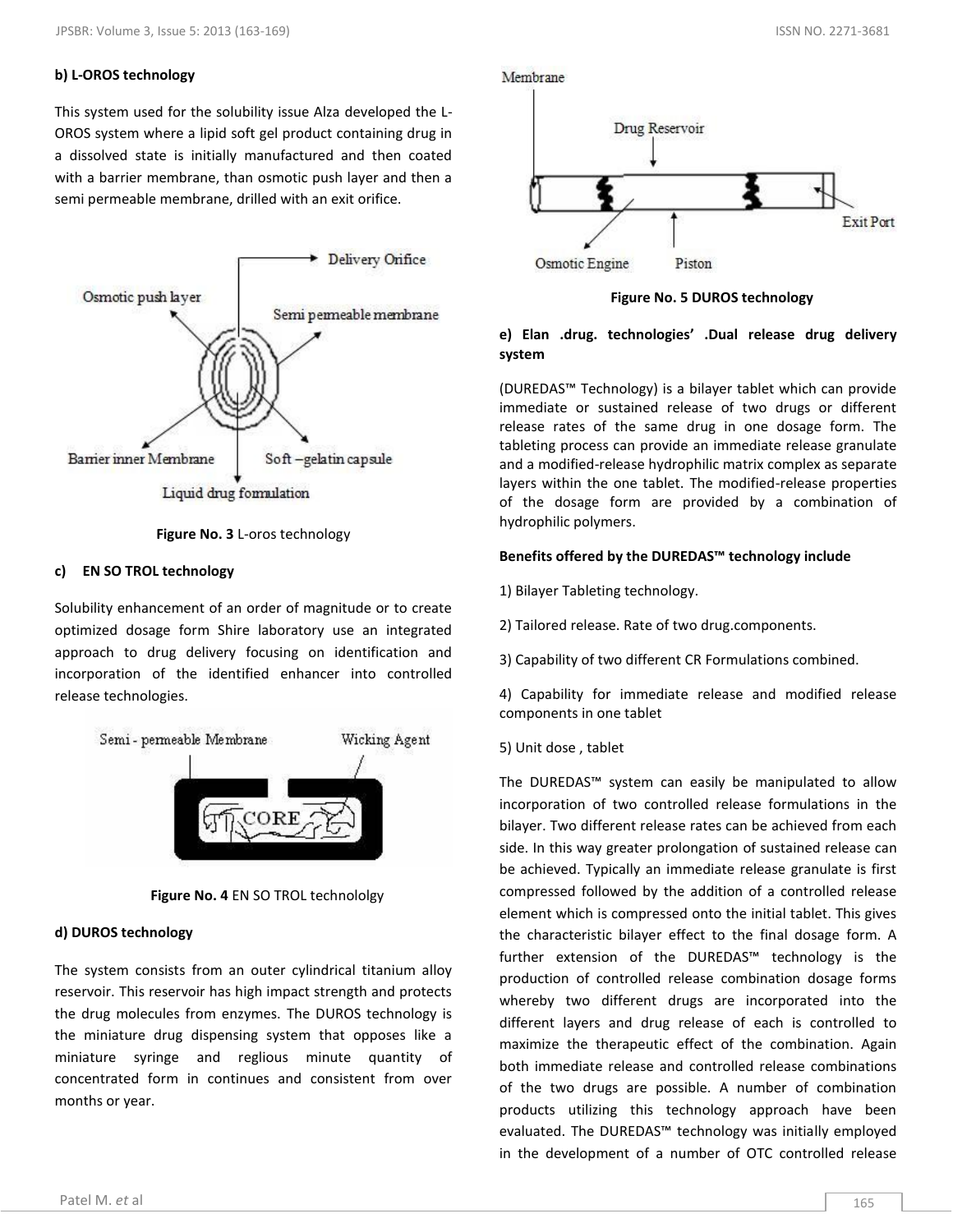analgesics. In this case a rapid release of analgesic is necessary for a fast onset of therapeutic effect. Hence one layer of the tablets is formulated as immediate releases granulate. By contrast, the second layer of the tablet, through use of hydrophilic polymers, releases drug in a controlled manner. The controlled release is due to a combination of diffusion and erosion through the hydrophilic polymer matrix.

## **Evaluation of Bilayer Tablets [13,14,15]**

#### **1. General Appearance**

The general appearance of a tablet, its visual identity and overall "elegance" is essential for consumer acceptance. Includes in are tablet's size, shape, colour, presence or absence of an odour, taste, surface texture, physical flaws and consistency and legibility of any identifying marking.

#### **2. Size and Shape**

The size and shape of the tablet can be dimensionally described, monitored and controlled.

#### **3. Tablet thickness**

Tablet thickness is an important characteristic in reproducing appearance and also in counting by using filling equipment. Some filling equipment utilizes the uniform thickness of the tablets as a counting mechanism. Ten tablets were taken and their thickness was recorded using micrometer.

#### **4. Weight variation**

Standard procedures are followed as described in the official books.

#### **5. Friability**

Friction and shock are the forces that most often cause tablets to chip, cap or break. The friability test is closely related to tablet hardness and is designed to evaluate the ability of the tablet to withstand abrasion in packaging, handling and shipping. It is usually measured by the use of the Roche friabilator. A number of tablets are weighed and placed in the apparatus where they are exposed to rolling and repeated shocks as they fall 6 inches in each turn within the apparatus. After four minutes of this treatment or 100 revolutions, the tablets are weighed and the weight compared with the initial weight. The loss due to abrasion is a measure of the tablet friability. The value is expressed as a percentage. A maximum weight loss of not more than 1% of the weight of the tablets being tested during the friability test is considered generally acceptable and any broken or smashed tablets are not picked up. Normally, when capping occurs, friability values are not calculated. A thick tablet may have lesser tendency to cap where as thin tablets of large diameter often show extensive capping, thus indicating that tablets with greater

thickness have reduced internal stress the loss in the weight of tablet is the measure of friability and is expressed in percentage as:

% Friability = 1‐ (loss in weight / Initial weight) X 100

#### **6. Hardness (Crushing strength)**

The resistance of tablets to capping, abrasion or breakage under conditions of storage, transportation and handling before usage depends on its hardness.The small and portable hardness tester was manufactured and introduced by Monsanto in the Mid 1930s. It is now designated as either the Monsanto or Stokes hardness tester. The instrument measures the force required to break the tablet when the force generated by a coil spring is applied diametrally to the tablet. The Strong-Cobb Pfizer and Schleuniger apparatus which were later introduced measures the diametrically applied force required to break the tablet. Hardness, which is now more appropriately called crushing strength determinations are made during tablet production and are used to determine the need for pressure adjustment on tablet machine. If the tablet is too hard, it may not disintegrate in the required period of time to meet the dissolution specifications; if it is too soft, it may not be able to withstand the handling during subsequent processing such as coating or packaging and shipping operations. The force required to break the tablet is measured in kilograms and a crushing strength of 4 Kg is usually considered to be the minimum for satisfactory tablets. Oral tablets normally have a hardness of 4 to 10 kg; however, hypodermic and chewable tablets are usually much softer (3 kg) and some sustained release tablets are much harder (10 -20 kg). Tablet hardness have been associated with other tablet properties such as density and porosity. Hardness generally increases with normal storage of tablets and depends on the shape, chemical properties, binding agent and pressure applied during compression.

#### **7. Stability Study (Temperature dependent)**

The bilayer tablets are packed in suitable packaging and stored under the following conditions for a period as prescribed by ICH guidelines for accelerated studies.

The tablets were withdrawn after a period of 15 days and analyzed for physical characterization (Visual defects, Hardness, Friability and Dissolution etc.) and drug content. The data obtained is fitted into first order equations to determine the kinetics of degradation. Accelerated stability data are plotting according Arrhenius equation to determine the shelf life at 25°C.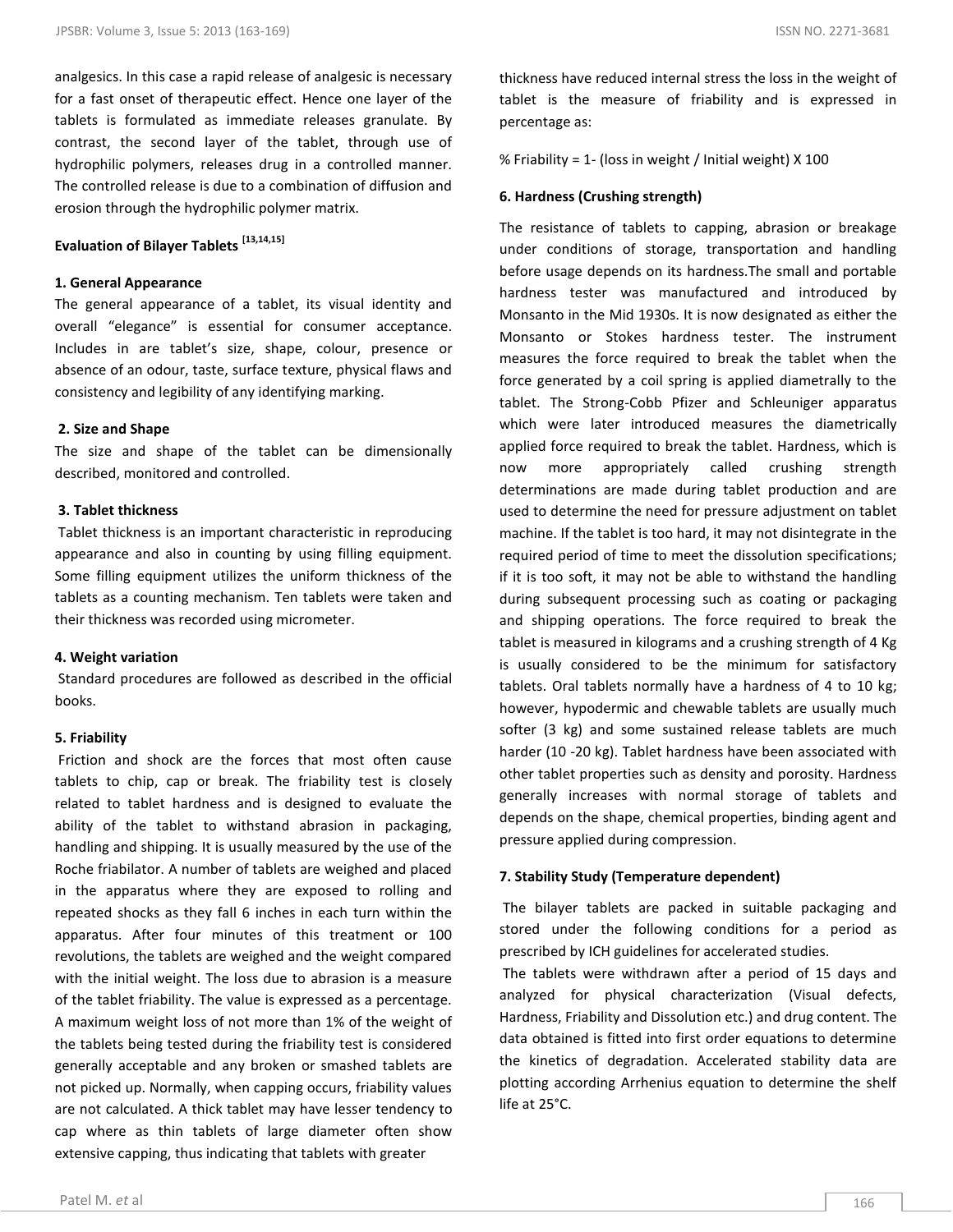| Study                  | Storage condition                                      | Minimum time period covered by data at submissi |
|------------------------|--------------------------------------------------------|-------------------------------------------------|
| Long term <sup>*</sup> | 25°C ± 2°C/60% RH ± 5% RH or 30°C ± 2°C/65% RH ± 5% RH | 12 months                                       |
| Intermediate**         | 30°C ± 2°C/65% RH ± 5% RH                              | 6 months                                        |
| Accelerated            | 40°C ± 2°C/75% RH ± 5% RH                              | 6 months                                        |

\*It is up to the applicant to decide whether long term stability studies are performed at 25 ± 2°C/60% RH ± 5% RH or 30°C ± 2°C/65  $\pm$  5% RH. \*\*If 30°C  $\pm$  2°C/65% RH  $\pm$  5% RH is the long-term condition, there is no intermediate condition.

#### **Table No. 1 Troubleshooting of processing problems in bilayer tablet compression [16,17,18]**

| <b>Trouble</b>          | <b>Possible cause</b>                              | <b>Remedies</b>                                                                                                 |
|-------------------------|----------------------------------------------------|-----------------------------------------------------------------------------------------------------------------|
| <b>Tablet</b><br>weight | flow<br>Poor<br>1.<br>characteristics<br>- of      | a. Wrong setting of hopper.<br>Material bridging<br>b.<br>in                                                    |
| variation               | material                                           | hopper<br>c. Too much recirculation                                                                             |
|                         | 2. Dies not filling                                | a. Press running too fast<br>wrong<br>feeder<br>paddle<br>b.<br>speed or shape                                  |
|                         | 3. Material loss or                                | a. Recirculation band leaking                                                                                   |
|                         | gain after proper<br>die                           | Excessive<br>vacuum<br>b.<br>or<br>nozzle improperly located                                                    |
|                         | fill                                               |                                                                                                                 |
| Product<br>yield        | 1.<br>Incorrect<br>feeder fit to die<br>table      | a. Feeder bases incorrectly<br>set (too high or not level)<br>Gap between<br>bottom<br>а.<br>edge and die table |
|                         | 2. Incorrect action<br>recirculation<br>on<br>band | b. Binding in mounting screw<br>c. Too little hold down spring<br>pressure<br>Scraper blade worn<br>а.          |
|                         | 3.<br>table<br>Die                                 | or<br>binding                                                                                                   |
|                         | action<br>scraper                                  | b. Outboard edge permitting                                                                                     |
|                         | insufficient                                       | material to escape                                                                                              |
|                         |                                                    | a. Compressing too high in<br>the die                                                                           |
|                         | 4.<br>Loss<br>at<br>compression<br>point           | b. Excessive or misdirected<br>suction on exhaust nozzle                                                        |
| Low                     | 1. Factors related                                 | a. Tablet press having pre-                                                                                     |
| hardness                | to machine                                         | compression<br>and<br>main<br>compression                                                                       |
|                         | 2. Lubricant level                                 | facilities<br>b. Press speed is reduced to                                                                      |
|                         |                                                    | increase total compression<br>time                                                                              |
|                         |                                                    | a. Over mixing can reduce<br>tablet hardness                                                                    |
| Capping                 | 1. Non-optimized                                   | Incorporate<br>plastically<br>a.                                                                                |
| and                     | formulation                                        | deforming matrix                                                                                                |
| laminatio<br>n          | 2.<br>High<br>compression                          | Reduced<br>compression<br>a.<br>force                                                                           |
|                         | force                                              | b. Reduced press speed                                                                                          |
|                         | 3. Ratio of pre-                                   | Pre-compression<br>force<br>a.                                                                                  |
|                         | compression<br>to                                  | high can be harmful                                                                                             |
|                         | main                                               | b.<br>Use large compression                                                                                     |
|                         | compression<br>is                                  | roller diameter                                                                                                 |
|                         | insufficient<br>Curled<br>4.<br>or                 | a. Tools should be rewashed<br>or replaced                                                                      |
|                         | damaged punches                                    |                                                                                                                 |

b. Lower mechanism section

| Picking and<br>sticking                      | Excessive<br>heat<br>1.<br>generation during<br>compression<br>2. Fouling the punch<br>faces                      | of<br>Use<br>cooling<br>a.<br>for<br>the<br>system<br>compression section<br>b. Lower mechanism<br>section may be helpful<br>should<br>Startup<br>a.<br>always be close to<br>optimum conditions |
|----------------------------------------------|-------------------------------------------------------------------------------------------------------------------|--------------------------------------------------------------------------------------------------------------------------------------------------------------------------------------------------|
| Separation<br>of two<br>individual<br>layers | 1.Insufficient<br>bonding<br>between<br>the two<br>layers during<br>the<br>final compression of<br>bilayer tablet | a. First layer should be<br>compressed at a low<br>compression force<br>so that this layer can<br>interact<br>with<br>still<br>second layer during<br>final compression<br>οf<br>the tablet      |
| Mottling                                     | 1. Improper setting<br>of both feed frame<br>2. Due<br>to<br>weak<br>suction                                      | Both feed frame<br>a.<br>should set properly.<br>Suction<br>capacity<br>a.<br>should be such that, all<br>waste material is<br>sucked.                                                           |

**Table No. 2 Bilayer tablets with polymers[19,20,21,22,23,24]**

| <b>Drugs</b>       |                         | <b>Super</b><br>disintegrant               | Polymer used<br>in Sustained                                |
|--------------------|-------------------------|--------------------------------------------|-------------------------------------------------------------|
| <b>First layer</b> | Second<br>layer         | used in                                    | release layer                                               |
|                    |                         | <b>Immediate</b><br>release layer          |                                                             |
| Glimepride         | Metformin<br><b>HCL</b> | Sodium<br>starch<br>glycolate              | <b>HPMC</b><br>K4M,<br>sodium<br>carboxymethyl<br>cellulose |
| Paracetamol        | Acetamino-<br>phen      | Microparticles<br>ethyl<br>bv<br>cellulose | Microparticles<br>bv<br>ethyl<br>cellulose                  |
| Valsartan          | Metformin<br><b>HCL</b> | Crospovidone                               | <b>HPMC K100M,</b><br>sodium<br>CMC.<br><b>PVP K90</b>      |
| Glipizide          | Glipizide               | Starch                                     | HPMC,<br>xanthan<br>gum,<br>guar<br>gum,<br>karaya gum,     |
| Zolpidem           | Zolpidem<br>tartrate    | Sodium<br>crosscarmellose                  | HPMC K100M                                                  |
| tartrate           |                         |                                            |                                                             |
| Ranitidine         | Ranitidine              | Starch                                     | Carbopol,<br><b>HPMC</b>                                    |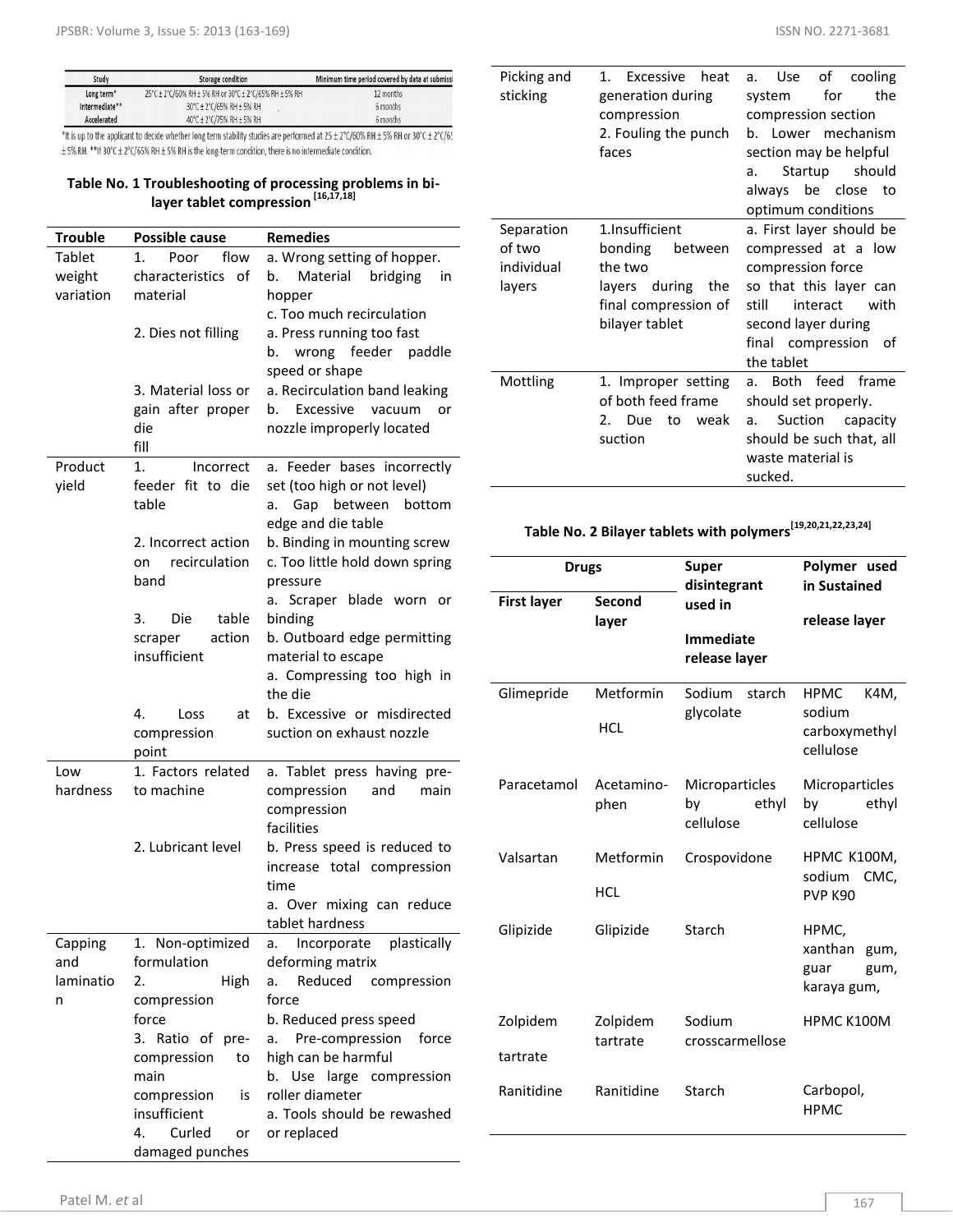## **CONCLUSION**

Bilayer tablet is suitable for sequential release of two drugs in combination, separate two incompatible substances and also for sustained release tablet in which one layer is immediate release as initial dose and second layer is maintenance dose. Bi-layer tablet quality and GMP-requirements can vary widely. This explains why many different types of presses are being used to produce bi-layer tablets, ranging from simple singlesided presses to highly sophisticated machines are used . Whenever high quality bi-layer tablets are needed to be produced, high speed and use of an 'air compensator' in combination with displacement control appears to be the best solution.

## **ACKNOWLEDGEMENT:**

We are acknowledging Dr. K. Pundarikakshudu, Director of L.J Institute of Pharmacy for providing us facilities and guidance.

## **REFERENCES**

1. Yadav A and Jain Kumar D. Formulation development and invitro characterization of bilayer and floating bioadhesive tablets of propranolol hydrochloride. Asian Journal of Pharmacy and Life Science. 2011;1(1):2.

2. Singh KP and Kumar S. Bilayer and Floating Bioadhesive Tablets: Innovative Approach ToGastroretention. Journal of Drug Delivery and Therapeutics. 2011;1(1):32-35.

3. Kulkarni A and Bhatia M. Developments And Evaluation Of Bilayer Floating Tablets Of Atenolo And Lovastatin For Biphasic Release Profile, Iranian Journal of Pharmacy and Research. 2009; 8(1);15 -25.

4. Shaikh TK, Gadhave MV and Jadhav SL. Different Techniques In Bilayer Tablets : A Review., International Journal of Universal Pharmacy And Life Sciences. 2012;1(1):1-8.

5. Panchal HA and Tiwari AK. A Novel Approach Of Bilayer Tablet Technology: A Review ., International Research Journal Of Pharmacy. 2012;3(5):44

6. Nilawar SP, Wankhade PV and Badnag BD. Internaional Journal of Pharmacy and Pharmaceutical Science Research. 2013;3(1);15.

7. Verma KR, Kaushal A and Gargal S. Current status Drug Delivery Technologies And Future Directions. Pharmaceutical Technology On-Line. 2001;25(2):1–14

8. Kaur P, Dhiram S and Arora S. Floating Bilayer Tablet Technology. A Review.International Journal Pharmaceutical

9. Arun D, VenuGopal N and Shekar L. A Review of Novel Approach In Bilayer Tablet Technology. International Journal of Pharmaceutical, Biological and Chemical Sciences. 2012;  $1(1):1-8.$ 

10. Kale SS, Saste VS, Ughade P and Baviskar D. Bilayer tablet: Review.International Journal of Pharmaceutical Science Review and Research. 2011;9(1):25-30.

11. Lachman L, Liberman HA and Joshep KL. The Theory And Practice of Industrial Pharmacy , Varghese House Bombay 3rd edition, 430 – 431.

12. Lechman L, Libermen HA and Kanig JL. In The Theory and Practice of Pharmacy", 3rd Ed, Varghese Publishing House, Bombay. 1987;430-453.

13. Patel Mehul, Ganesh NanjanSockan and Kavitha. Challenges in the formulation of bi-layered tablets: a review", International Journal Of Pharmaceutical Research and Development. 2010; 2:30-42.

14. Muzzio FJ, Lerapetritou M, Portillo P, Llusa M, Levin M, Morris KR, Soh LPJ, McCann RJ and Alexander A. A forwardlooking approach to process scale-up for solid dose manufacturing. In: Augsburger, L.L., Hoag, S.W. (Eds.), Pharmaceutical Dosage Forms: Tablets: Manufacture and Process Control. 2008;(3).

15. Yang L, Venkatesh G and Fassihi R. Compaction simulator study of a novel triple-layer tablet matrix for industrial tableting. Int J Pharm. 1997;152:45–52.

16. www.durect.com

17. http://www.port/ technology.com

18. Indian Pharmacopoeia. The Controller of Publication. Delhi. 1996(2):735.

19. Lachman L, Liberman H and Kanig J. The theory and practice of industrial pharmacy, 3rd edn. Varghese Publishing House, Mumbai. 1987:29

20. Ashraful Islam S. M. A., Banu H., Saharaiar M. R., Bilayer Tablets of Paracetamol and Aceclofenac: Formulation and Evaluation, International Journal of Pharmacy and Technology, 2011, vol. 3(4), 3668-3681.

21. Naeem MA, Mahmood SA, Shhiq Z, Development and Evaluation of Controlled-Release Bilayer Tablets Containing Microencapsulated Tramadol and Acetaminophen, Tropical